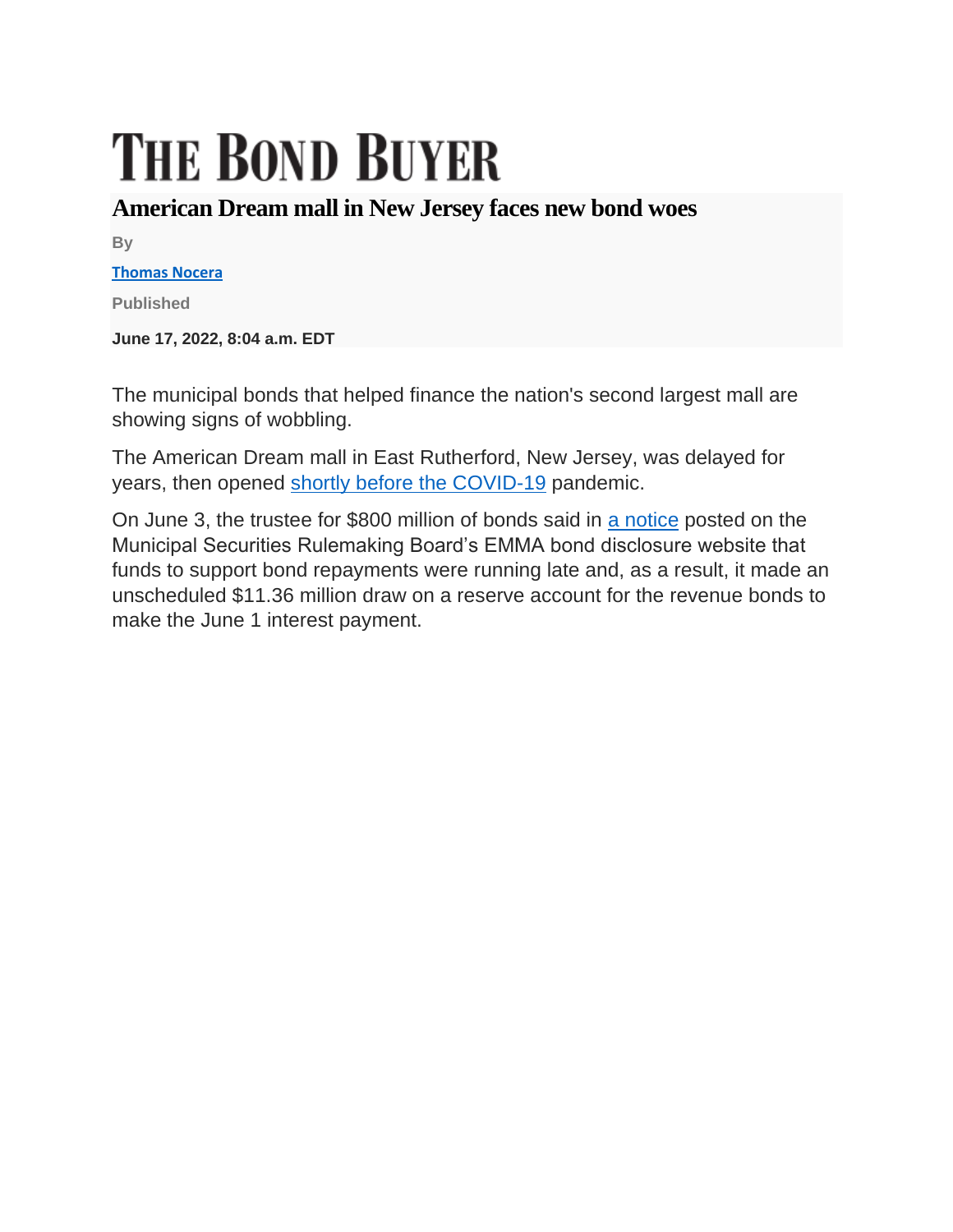

The American Dream mall in East Rutherford, New Jersey, opened with the help of almost \$1.1 billion of municipal bond financing. **Bloomberg News**

"In the event the May PILOT is not made on or before June 16, 2022, Default by the Developer will exist under the Financial Agreement," the notice said.

On Thursday, [another notice](https://emma.msrb.org/P31436187-P31115809-P31527180.pdf) posted by trustee US Bank NA said the mall's owner Triple Five "made a late payment of \$13,870,191.21 on Wednesday which is equal to the amount of the missed May PILOT." It still owes interest on the missed payments, the notice said, "therefore, the Developer has not fully cured its Default under the Financial Agreement."

The limited obligation [PILOT revenue bonds](https://www.bondbuyer.com/news/unrated-bonds-for-new-jerseys-american-dream-mall-to-test-the-market) are backed by payments in lieu of taxes the developer committed to make.

To complete the American Dream mall — complete with an indoor ski slope, water rides, an amusement park, and more than three million square feet of retail space — Triple Five borrowed more than \$1 billion in the municipal bond market through conduit issuer the Public Finance Authority. The bonds were sold without ratings and marketed to high-yield municipal bond investors.